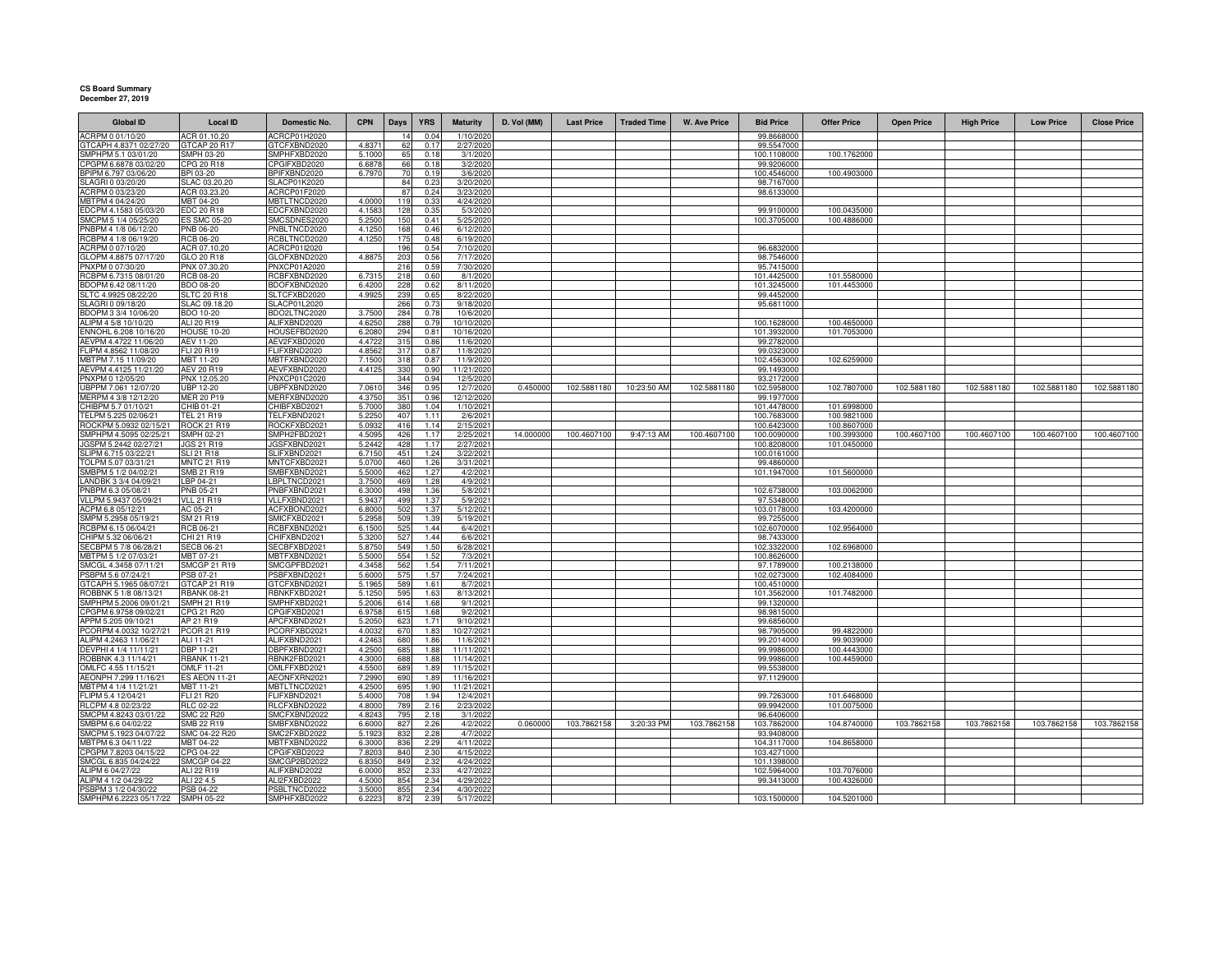| <b>Global ID</b>                               | <b>Local ID</b>                     | Domestic No.                 | <b>CPN</b>       | <b>Days</b>     | <b>YRS</b>       | <b>Maturity</b>         | D. Vol (MM) | <b>Last Price</b> | <b>Traded Time</b> | <b>W. Ave Price</b> | <b>Bid Price</b>          | <b>Offer Price</b>         | <b>Open Price</b> | <b>High Price</b> | <b>Low Price</b> | <b>Close Price</b> |
|------------------------------------------------|-------------------------------------|------------------------------|------------------|-----------------|------------------|-------------------------|-------------|-------------------|--------------------|---------------------|---------------------------|----------------------------|-------------------|-------------------|------------------|--------------------|
| CHIBPM 3 1/4 05/18/22                          | HIB 05-22                           | CHIBLTNC2022                 | 3.2500           | 873             | 2.39             | 5/18/202                |             |                   |                    |                     |                           |                            |                   |                   |                  |                    |
| SLTC 5.5796 05/22/22                           | LTC 22 R20                          | SLTCFXBD2022                 | 5.5796           | 877             | 2.40             | 5/22/2022               |             |                   |                    |                     | 101.7476000               | 102.8885000                |                   |                   |                  |                    |
| UBPPM 6 06/03/22                               | UBP 06-22                           | UBPFXBND2022<br>PNBLTNCD2022 | 6.0000           | 889<br>892      | 2.43<br>2.44     | 6/3/2022                |             |                   |                    |                     | 103.8848000               | 104.4710000                |                   |                   |                  |                    |
| PNBPM 3 1/4 06/06/22<br>BPIFAM 4.3 06/16/22    | PNB 06-22<br><b>BFSB 06-22</b>      | BFSBFXBD2022                 | 3.2500<br>4.3000 | 902             | 2.47             | 6/6/2022<br>6/16/2022   | 2.00000     | 99.9991610        | 11:57:48 AM        | 99.9991610          | 99.9992000                | 100.5808000                | 99.9991610        | 99.9991610        | 99.9991610       | 99.9991610         |
| ENNOHL 6.131 07/16/22                          | HOUSE 22 R20                        | HOUSEFBD2022                 | 6.131            | 93              | 2.55             | 7/16/2022               |             |                   |                    |                     | 97.1304000                |                            |                   |                   |                  |                    |
| SMPM 6.9442 07/16/22                           | SM 22 R19                           | SMICFXBD2022                 | 6.944            | 93              | 2.55             | 7/16/2022               |             |                   |                    |                     | 105.0653000               | 106.5411000                |                   |                   |                  |                    |
| AEVPM 5.0056 08/06/22                          | AEV 22 R20                          | AEVFXBND2022                 | 5.005            | 953             | 2.61             | 8/6/2022                |             |                   |                    |                     | 98.2156000                |                            |                   |                   |                  |                    |
| FLIPM 5.3567 08/20/22<br>EWPM 4 09/21/22       | <b>FLI 22 R20</b>                   | FLIFXBND2022                 | 5.356            | 967<br>999      | 2.65<br>2.74     | 8/20/2022               |             |                   |                    |                     | 97.5349000                | 102.1144000                |                   |                   |                  |                    |
| PNBPM 3 3/4 10/27/22                           | EW 09-22<br>PNB 10-22               | EWBLTNCD2022<br>PNB2LTNC2022 | 4.000<br>3.7500  | 1035            | 2.83             | 9/21/2022<br>10/27/2022 |             |                   |                    |                     |                           |                            |                   |                   |                  |                    |
| AUBPM 4 5/8 11/07/22                           | AUB 11-22                           | AUBFXBND2022                 | 4.6250           | 1046            | 2.86             | 11/7/2022               |             |                   |                    |                     | 100.5975000               | 101.4027000                |                   |                   |                  |                    |
| RCBPM 4.426 11/13/22                           | RCB 11-22                           | RCBFXBND2022                 | 4.4260           | 1052            | 2.88             | 11/13/2022              |             |                   |                    |                     | 100.0681000               | 100.8753000                |                   |                   |                  |                    |
| CHIBPM 3.65 12/02/22                           | CHIB 12-22                          | CHIB2LTN2022                 | 3.650            | 107             | 2.93             | 12/2/202                |             |                   |                    |                     |                           |                            |                   |                   |                  |                    |
| ROBBNK 4 1/8 12/16/22                          | <b>RBANK 12-22</b>                  | RBANKLTN2022                 | 4.1250           | 1085            | 2.97             | 12/16/202               |             |                   |                    |                     |                           |                            |                   |                   |                  |                    |
| SMCGL 5 3/8 12/22/22<br>FLIPM 5.0496 01/07/23  | <b>SMCGP 22 R20</b><br>PI 01-23 R20 | SMCGPFBD2022<br>CPIFXBND2023 | 5.375<br>5.049   | $109 -$<br>1107 | 2.99<br>3.03     | 12/22/2022<br>1/7/2023  |             |                   |                    |                     | 96.1148000<br>98.3464000  |                            |                   |                   |                  |                    |
| RCBPM 3 3/4 02/11/23                           | <b>ICB 02-23</b>                    | <b>RCBLTNCD2023</b>          | 3.7500           | 114             | 3.13             | 2/11/202                |             |                   |                    |                     |                           |                            |                   |                   |                  |                    |
| BDOPM 3 5/8 02/18/23                           | BDO 02-23                           | BDOLTNCD2023                 | 3.625            | 1149            | 3.15             | 2/18/2023               |             |                   |                    |                     |                           |                            |                   |                   |                  |                    |
| GTCAPH 5.0937 02/27/23                         | <b>GTCAP 23 R20</b>                 | GTCFXBND2023                 | 5.093            | 1158            | 3.17             | 2/27/2023               |             |                   |                    |                     | 91.9687000                |                            |                   |                   |                  |                    |
| SMPHPM 5.663 03/01/23                          | <b>SMPH 23 R21</b>                  | SMPHFXBD2023                 | 5.6630           | 1160            | 3.18             | 3/1/2023                |             |                   |                    |                     | 99.0326000                |                            |                   |                   |                  |                    |
| SMCPM 6 1/4 03/19/23<br>MBTPM 4 1/2 04/24/23   | <b>SMC 23 R21</b><br>MBT 04-23      | SMCFXBND2023<br>MBTFXBND2023 | 6.250<br>4.500   | 117<br>121      | 3.2<br>3.32      | 3/19/202<br>4/24/2023   |             |                   |                    |                     | 103.9907000<br>99.9988000 | 105.6690000<br>100.9218000 |                   |                   |                  |                    |
| PNBPM 3 7/8 04/26/23                           | PNB 04-23                           | PNBLTNCD2023                 | 3.875            | 121             | 3.3              | 4/26/2023               |             |                   |                    |                     |                           |                            |                   |                   |                  |                    |
| EDCPM 4.7312 05/03/23                          | EDC 23 R19                          | EDCFXBND2023                 | 4.731            | 1223            | 3.35             | 5/3/2023                |             |                   |                    |                     | 99.4800000                |                            |                   |                   |                  |                    |
| SECBPM 3 7/8 05/08/23                          | <b>SECB 05-23</b>                   | SECBLTNC2023                 | 3.875            | 122             | 3.3 <sub>1</sub> | 5/8/2023                |             |                   |                    |                     |                           |                            |                   |                   |                  |                    |
| BPIPM 3 3/4 05/24/23                           | BPI 05-23                           | BPILTNCD2023                 | 3.7500           | 1244            | 3.41             | 5/24/2023               |             |                   |                    |                     |                           |                            |                   |                   |                  |                    |
| ACPM 3.92 07/07/23                             | AC 23 R22                           | ACFXBOND2023                 | 3.920            | 1288            | 3.53             | 7/7/2023                |             |                   |                    |                     | 94.2146000                |                            |                   |                   |                  |                    |
| SMCGL 4.7575 07/11/23<br>GLOPM 5.2792 07/17/23 | <b>SMCGP 23 R21</b><br>GLO 23 R20   | SMCGPFBD2023<br>GLOFXBND2023 | 4.757<br>5.279   | 1292<br>1298    | 3.54<br>3.55     | 7/11/2023<br>7/17/2023  |             |                   |                    |                     | 93.9451000<br>101.2249000 |                            |                   |                   |                  |                    |
| SMCGL 6 3/4 08/17/23                           | SMCGP 08-23 R21                     | SMCGP2BD2023                 | 6.7500           | 1329            | 3.64             | 8/17/2023               |             |                   |                    |                     | 97.4022000                |                            |                   |                   |                  |                    |
| UBPPM 4 3/8 08/21/23                           | JBP 08-23                           | JBPLTNCD2023                 | 4.375            | 133             | 3.65             | 8/21/2023               |             |                   |                    |                     |                           |                            |                   |                   |                  |                    |
| MBTPM 3 1/2 09/19/23                           | MBT 09-23                           | MBTLTNCD2023                 | 3,5000           | 1362            | 3.73             | 9/19/2023               |             |                   |                    |                     |                           |                            |                   |                   |                  |                    |
| ALIPM 7.0239 10/05/23                          | ALI 23 R21                          | ALI2FXBD2023                 | 7.023            | 1378            | 3.77             | 10/5/2023               | 0.250000    | 106.0339380       | 9:50:45 AM         | 106.0339380         | 103.4131000               |                            | 106.0339380       | 106.0339380       | 106.0339380      | 106.0339380        |
| ALIPM 3.8915 10/07/23<br>PCORPM 4.5219 10/27/2 | ALI 23 R22<br>PCOR 23 R21           | ALIFXBND2023<br>PCORFXBD2023 | 3.891<br>4.5219  | 1380<br>1400    | 3.78<br>3.83     | 10/7/2023<br>10/27/2023 |             |                   |                    |                     | 93.2215000<br>89.7836000  |                            |                   |                   |                  |                    |
| SECBPM 4 1/2 11/02/23                          | <b>SECB 11-23</b>                   | SECB2LTN2023                 | 4.5000           | 1406            | 3.85             | 11/2/2023               |             |                   |                    |                     |                           |                            |                   |                   |                  |                    |
| BDOPM 4 3/8 11/07/23                           | BDO 11-23                           | BDO2LTNC2023                 | 4.375            | 141'            | 3.86             | 11/7/2023               |             |                   |                    |                     |                           |                            |                   |                   |                  |                    |
| FLIPM 5.4333 11/08/23                          | FLI 23 R20                          | FLIFXBND2023                 | 5.433            | 141             | 3.87             | 11/8/2023               |             |                   |                    |                     | 99.5957000                |                            |                   |                   |                  |                    |
| AEONPH 7.695 11/16/23                          | S AEON 11-23                        | AEONFXRN2023                 | 7.695            | 142(            | 3.89             | 11/16/2023              |             |                   |                    |                     | 95.0174000                |                            |                   |                   |                  |                    |
| AEVPM 4.6188 11/21/23<br>EWPM 4 5/8 12/07/23   | AEV 23 R20<br>EW 12-23              | AEVFXBND2023<br>EWBLTNCD2023 | 4.618<br>4.625   | 142<br>144      | 3.90<br>3.95     | 11/21/2023<br>12/7/2023 |             |                   |                    |                     | 94.4083000                |                            |                   |                   |                  |                    |
| SMPM 5.159 12/09/23                            | SM 23 R21                           | SMICFXBD2023                 | 5.159            | 1443            | 3.95             | 12/9/2023               |             |                   |                    |                     | 100.9136000               | 102.8947000                |                   |                   |                  |                    |
| VLLPM 8 12/21/23                               | <b>VLL 23 R21</b>                   | VLLFXBND2023                 | 8.000            | 1455            | 3.98             | 12/21/2023              |             |                   |                    |                     | 103.4378000               |                            |                   |                   |                  |                    |
| CHIBPM 4.55 01/12/24                           | CHIB 01-24                          | CHIBLTNC2024                 | 4.5500           | 1477            | 4.04             | 1/12/2024               |             |                   |                    |                     |                           |                            |                   |                   |                  |                    |
| ROBBNK 4 7/8 01/16/24                          | <b>RBANK 01-24</b>                  | RBANKLTN2024                 | 4.875            | 1481            | 4.06             | 1/16/2024               |             |                   |                    |                     |                           |                            |                   |                   |                  |                    |
| FDCPM 6.1458 01/24/24<br>APPM 7.5095 01/25/24  | FDC 24 R21<br>AP 24 R22             | DCFXBND2024<br>APCFXBND2024  | 6.145<br>7.509   | 1489<br>1490    | 4.08<br>4.08     | 1/24/2024<br>1/25/2024  | 0.250000    | 109.0103630       | 9:55:31 AM         | 109.0103630         | 99.6266000<br>106.3335000 |                            | 109.0103630       | 109.0103630       | 109.0103630      | 109.0103630        |
| ALIPM 5 01/30/24                               | ALI 24 R20                          | ALIFXBND2024                 | 5.000            | 1495            | 4.09             | 1/30/2024               |             |                   |                    |                     | 100.3616000               | 102.4014000                |                   |                   |                  |                    |
| TELPM 5.2813 02/06/24                          | <b>TEL 24 R21</b>                   | TELFXBND2024                 | 5.281            | 1502            | 4.11             | 2/6/2024                |             |                   |                    |                     | 94.7814000                |                            |                   |                   |                  |                    |
| PSBPM 5 02/09/24                               | <b>SB 02-24</b>                     | SBLTNCD2024                  | 5.000            | 150             | 4.12             | 2/9/2024                |             |                   |                    |                     |                           |                            |                   |                   |                  |                    |
| JGSPM 5.3 02/27/24                             | JGS 24 R20                          | JGSFXBND2024                 | 5.3000           | 152             | 4.17             | 2/27/2024               |             |                   |                    |                     | 94.8147000                |                            |                   |                   |                  |                    |
| SMCPM 5.284 03/01/24<br>STIEPM 5.8085 03/23/24 | <b>SMC 24 R22</b><br>STIESG 24 R22  | SMCFXBND2024<br>STIGFXBD2024 | 5.2840<br>5.8085 | 1526<br>1548    | 4.18<br>4.24     | 3/1/2024<br>3/23/2024   |             |                   |                    |                     | 93.8455000<br>98.5536000  |                            |                   |                   |                  |                    |
| MEGPM 5.3535 03/28/24                          | <b>MEG 24 R22</b>                   | MEGFXBND2024                 | 5.353            | 1553            | 4.25             | 3/28/2024               |             |                   |                    |                     | 94.5628000                |                            |                   |                   |                  |                    |
| RCBPM 5 1/2 03/28/24                           | RCB 03-24                           | RCBLTNCD2024                 | 5,5000           | 155             | 4.25             | 3/28/2024               |             |                   |                    |                     |                           |                            |                   |                   |                  |                    |
| TOLPM 5 1/2 03/31/24                           | <b>MNTC 24 R21</b>                  | MNTCFXBD2024                 | 5.500            | 155             | 4.26             | 3/31/2024               |             |                   |                    |                     | 94.0927000                |                            |                   |                   |                  |                    |
| SMBPM 6 04/02/24                               | <b>SMB 24 R21</b>                   | SMBFXBND2024                 | 6,000            | 1558            | 4.27             | 4/2/2024                |             |                   |                    |                     | 93.2377000                |                            |                   |                   |                  |                    |
| MBTPM 5 3/8 04/04/24<br>PBC 5 5/8 04/08/24     | MBT 04-24<br><b>PBCOM 04-24</b>     | MBT2LTNC2024<br>PBCOMLTN2024 | 5.375<br>5.625   | 1560<br>1564    | 4.27<br>4.28     | 4/4/2024<br>4/8/2024    |             |                   |                    |                     |                           |                            |                   |                   |                  |                    |
| PCORPM 7.8183 04/19/24                         | <b>PCOR 24 R22</b>                  | PCORFXBD2024                 | 7.818            | 1575            | 4.31             | 4/19/2024               |             |                   |                    |                     | 109.2172000               |                            |                   |                   |                  |                    |
| SMCGL 7.1783 04/24/24                          | SMCGP 04-24 R22                     | SMCGP2BD2024                 | 7.1783           | 1580            | 4.33             | 4/24/2024               |             |                   |                    |                     | 102.5298000               |                            |                   |                   |                  |                    |
| SMPHPM 5.1683 05/18/24                         | SMPH 05-24 R22                      | SMPH2FBD2024                 | 5.1683           | 1604            | 4.39             | 5/18/2024               |             |                   |                    |                     | 97.2060000                |                            |                   |                   |                  |                    |
| SMPM 5.6125 05/19/24                           | SM 24 R21                           | SMICFXBD2024                 | 5.612            | 1605            | 4.39             | 5/19/2024               |             |                   |                    |                     | 99.8492000                |                            |                   |                   |                  |                    |
| AEVPM 6.0157 06/18/24<br>MBTPM 3 7/8 07/20/24  | <b>AEV 24 R23</b><br>MBT 07-24      | AEVFXBND2024<br>MBTLTNCD2024 | 6.015<br>3.8750  | 163<br>1667     | 4.48<br>4.56     | 6/18/2024<br>7/20/2024  |             |                   |                    |                     | 101.4318000               |                            |                   |                   |                  |                    |
| FFPM 6.0952 07/21/24                           | DD 24 R22                           | DDFXBOND2024                 | 6.095            | 1668            | 4.57             | 7/21/2024               |             |                   |                    |                     | 92.8613000                |                            |                   |                   |                  |                    |
| GTCAPH 5 5/8 08/07/24                          | <b>GTCAP 24 R21</b>                 | GTCFXBND2024                 | 5.625            | 1685            | 4.61             | 8/7/2024                |             |                   |                    |                     | 87.8194000                |                            |                   |                   |                  |                    |
| VLLPM 5.7512 08/08/24                          | <b>VLL 24 R23</b>                   | VLLFXBND2024                 | 5.751            | 168             | 4.62             | 8/8/2024                |             |                   |                    |                     | 94.6488000                |                            |                   |                   |                  |                    |
| PNBPM 5 3/4 08/27/24                           | PNB 08-24                           | PNBLTNCD2024                 | 5.7500           | 1705            | 4.67             | 8/27/2024               |             |                   |                    |                     |                           |                            |                   |                   |                  |                    |
| SMPHPM 5.7417 09/01/24<br>ALIPM 4.758 09/30/24 | <b>SMPH 24 R21</b><br>ALI 24 R22    | SMPHFXBD2024<br>ALI2FXBD2024 | 5.7417<br>4.7580 | 1710<br>173     | 4.68<br>4.76     | 9/1/2024                |             |                   |                    |                     | 98.7529000<br>96.9198000  |                            |                   |                   |                  |                    |
| SMCPM 5.55 10/04/24                            | SMC 10-24 R22                       | SMC2FXBD2024                 | 5.550            | 174             | 4.77             | 9/30/2024<br>10/4/2024  |             |                   |                    |                     | 99.4831000                |                            |                   |                   |                  |                    |
| BDOPM 5 3/8 10/12/24                           | <b>BDO 10-24</b>                    | BDOLTNCD2024                 | 5.375            | 175             | 4.79             | 10/12/2024              |             |                   |                    |                     |                           |                            |                   |                   |                  |                    |
| FLIPM 5.6389 12/04/24                          | FLI 24 R21                          | FLIFXBND2024                 | 5.638            | 1804            | 4.94             | 12/4/2024               |             |                   |                    |                     | 99.5245000                |                            |                   |                   |                  |                    |